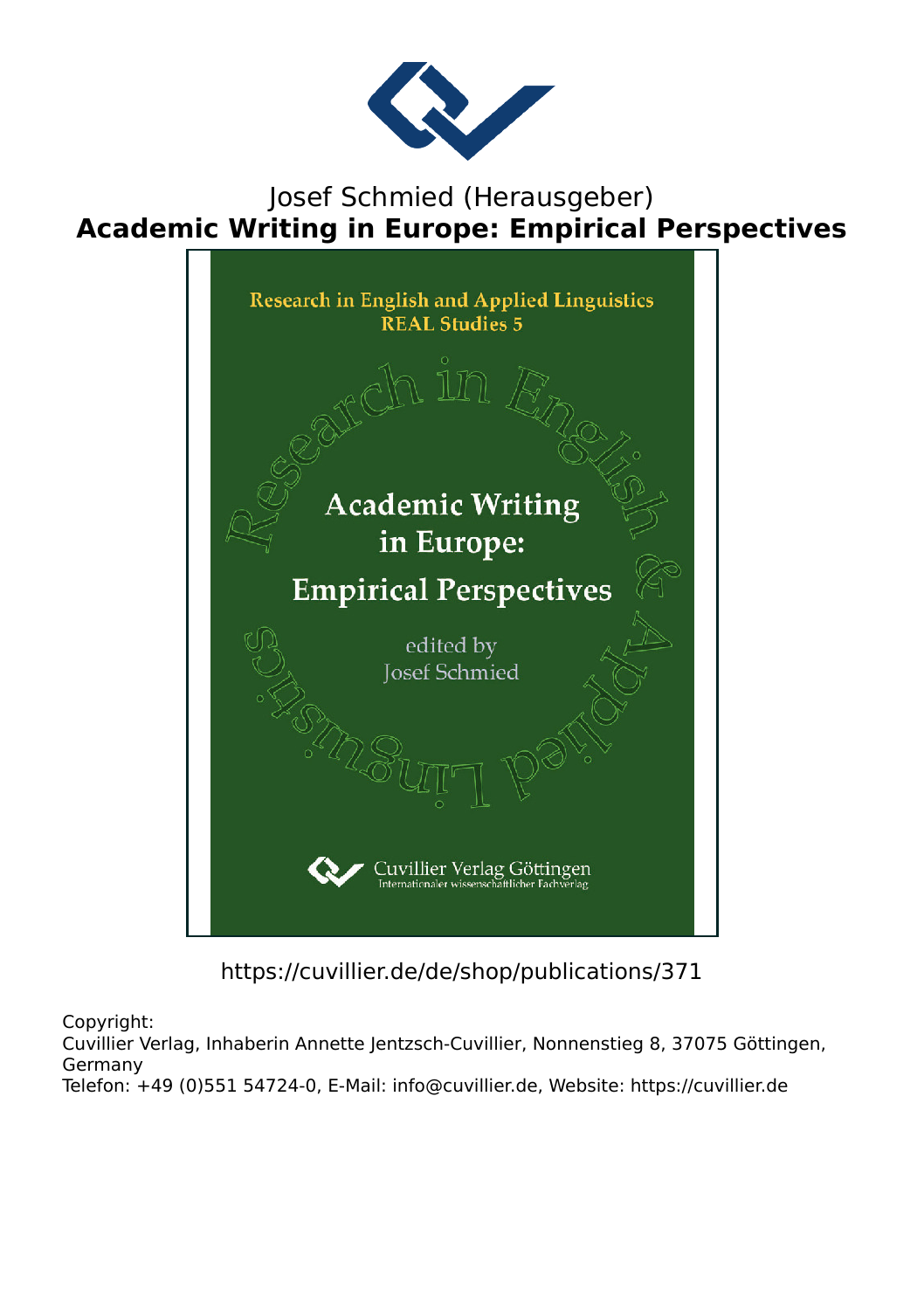# **Academic Writing in Europe: a Survey of Approaches and Problems**

*Josef Schmied* 

## **Abstract**

This survey sketches the new understanding of academic writing that has developed over the last two decades, from a text-based to a writer- and reader-oriented perspective, from a prescriptive to an empirical discipline. It sets academic writing in a wider context (like English for Specific Purposes and English as a *lingua franca*) and clarifies the main concepts. From a constructionist perspective, a discourse community develops through common practice, using expected schemata for instance in genres like research articles. They can be analysed empirically in corpus- and text-linguistic approaches, where at least five dimensions can be compared in empirical research: genre, academic discipline, national culture, language tradition, and language features. The problems discussed range from fundamental ones (whether a *lingua franca* like English makes non-native users of English in Europe lose national traditions) to practical ones (to what extent the data available are compatible). Despite the problems, new opportunities arise for English departments in Europe when they include an empirical discourse- and genrebased approach in their research and teaching.

### **1. Introduction: Understanding academic writing**

Academic writing has established itself almost as an independent discipline in applied linguistics, or at least as a research-led sub-discipline in English for Academic Purposes (EAP). There is much more to it than what was taught 20 years ago: Old essay-writing focussed on language-specific student errors or creative styles; old English for Specific Purposes (ESP) focussed on disciplinespecific vocabulary. The understanding of academic writing has changed fundamentally from a formal text-based perspective to a functional perspective that concentrates on the writer and the writing process and, even more, on the reader and the cognitive construction of discourse in a community (cf. Hyland 2010a, Schmied 2008, Thompson 2001). This paradigm shift applies to teaching as well as to research: Text-oriented research would, for instance, measure syntactic complexity by number of words or clauses per T-unit, or the specificity of lexemes in ontological systems. Writer-oriented research has tried "think aloud protocols" or task observations including keystroke recordings. Reader-oriented research has emphasized the mediation between writers/institutions/cultures, and conventions "describing the stages which help writers to set out their thoughts in ways readers can easily follow and identifying salient features of texts which allow them to engage effectively with their readers" (Hyland 2010b: 194).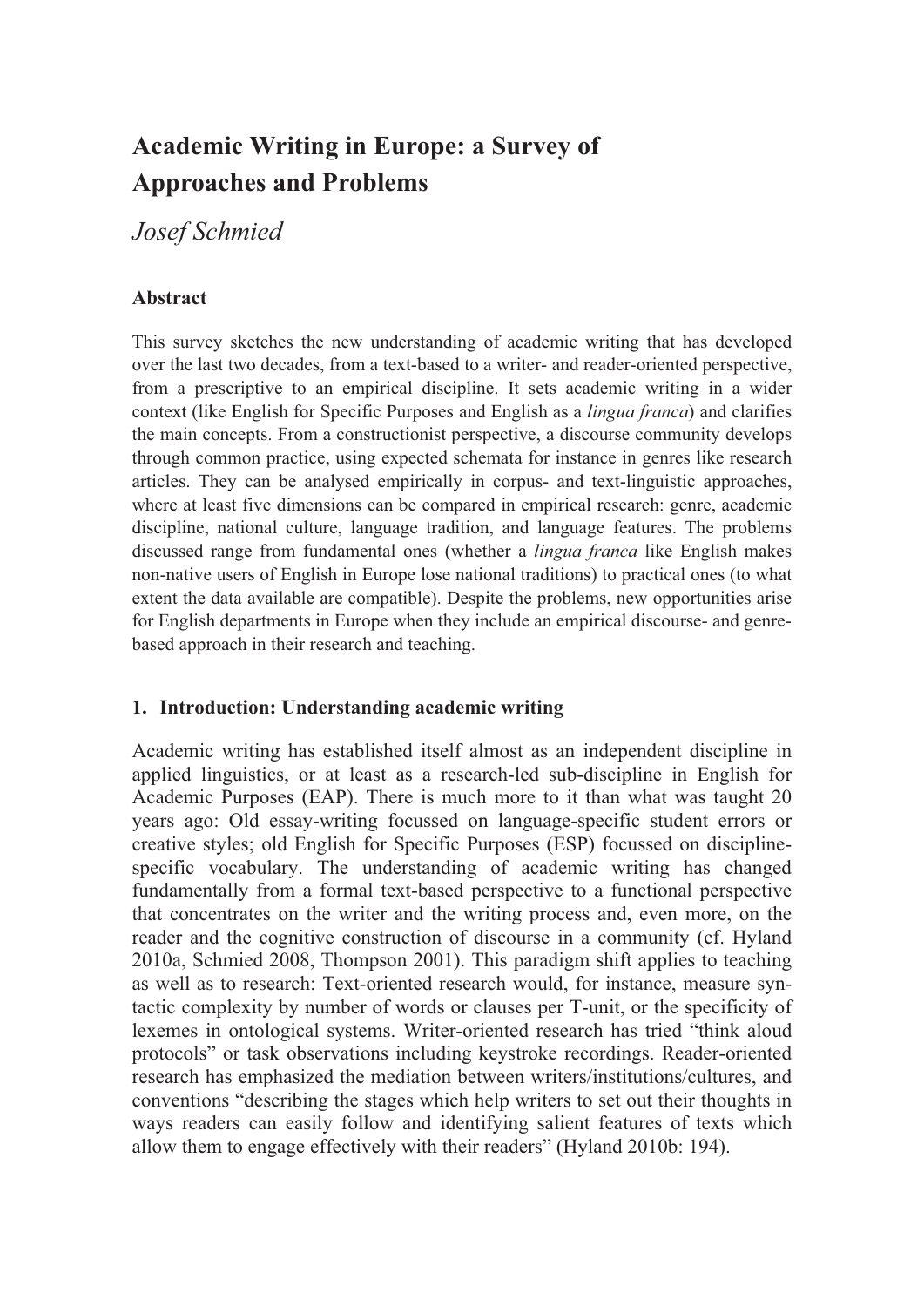#### **2. Key concepts of academic writing**

#### 2.1. Definitions of EAP and related terms

In this survey, I see academic writing as an important, if not the most important, part of academic language behaviour in a discourse community. This discourse community uses English for Academic Purposes in research and teaching/learning, not only in universities in native-speaker cultures but also in universities where English is used as an international language or *lingua franca* at levels of international cooperation, where researchers as well as teachers and students are non-native speakers of English.

Traditionally, discussions of language use have been seen as part of ELT (English Language Teaching), or TESOL (Teaching English to Speakers of Other Languages) and TEFL (Teaching English as a Foreign Language). Today these concepts are often seen as a wide field of related terms and acronyms like EAL (English as an Additional Language), EIL (English as an International Language), ELF (English as a Lingua Franca), ESP (English for Special Purposes, or English for Specific Purposes), etc., where overlapping notions are only a matter of perspective. EAP can be seen as the "higher end" of ELF (which, in contrast to "Tourist English", requires at least B2 in the European Framework of Reference for Languages, EFRL). EAP emphasises the common ground of specialised languages in terms of discourse or pragmatics, whereas ESP tends to emphasise the differences in terms of lexicon and idiomaticity. EAP also adds a theoretical framework to practical "writing classes", which have spread to universities in native as well as non-native countries, and which can be seen as part of professional writing in the academic world, just like professional writing in the domains of law (e.g. legal correspondence), journalism (e.g. reportage), engineering (e.g. technical reports), marketing (e.g. advertisements), entertainment (e.g. film scripts), and literature (e.g. "creative writing" of novels).

Within this wide field of EAP, at least three levels of communities can be distinguished, and thus three types of EAP defined:

- $\bullet$  Student English: The academic 'novice' may come from an Anglophone background where English is used for a variety of intra-national functions including teaching at secondary schools. Still, academic writing requires additional training, for it necessitates the independent search for appropriate information, its critical evaluation and media-specific presentation. The traditional genre at this level is the academic essay of 2,000 to 5,000 words (occasionally also a corresponding media-supported oral presentation).
- $\bullet$  Doctoral English: In contrast to student writing with its focus on digesting research by others, doctoral students have to develop their own ideas, to pursue their own research agenda and to write up everything in a major contribution, which is the result of some sophisticated innovative Ph.D. project that the writer takes a long time to accomplish.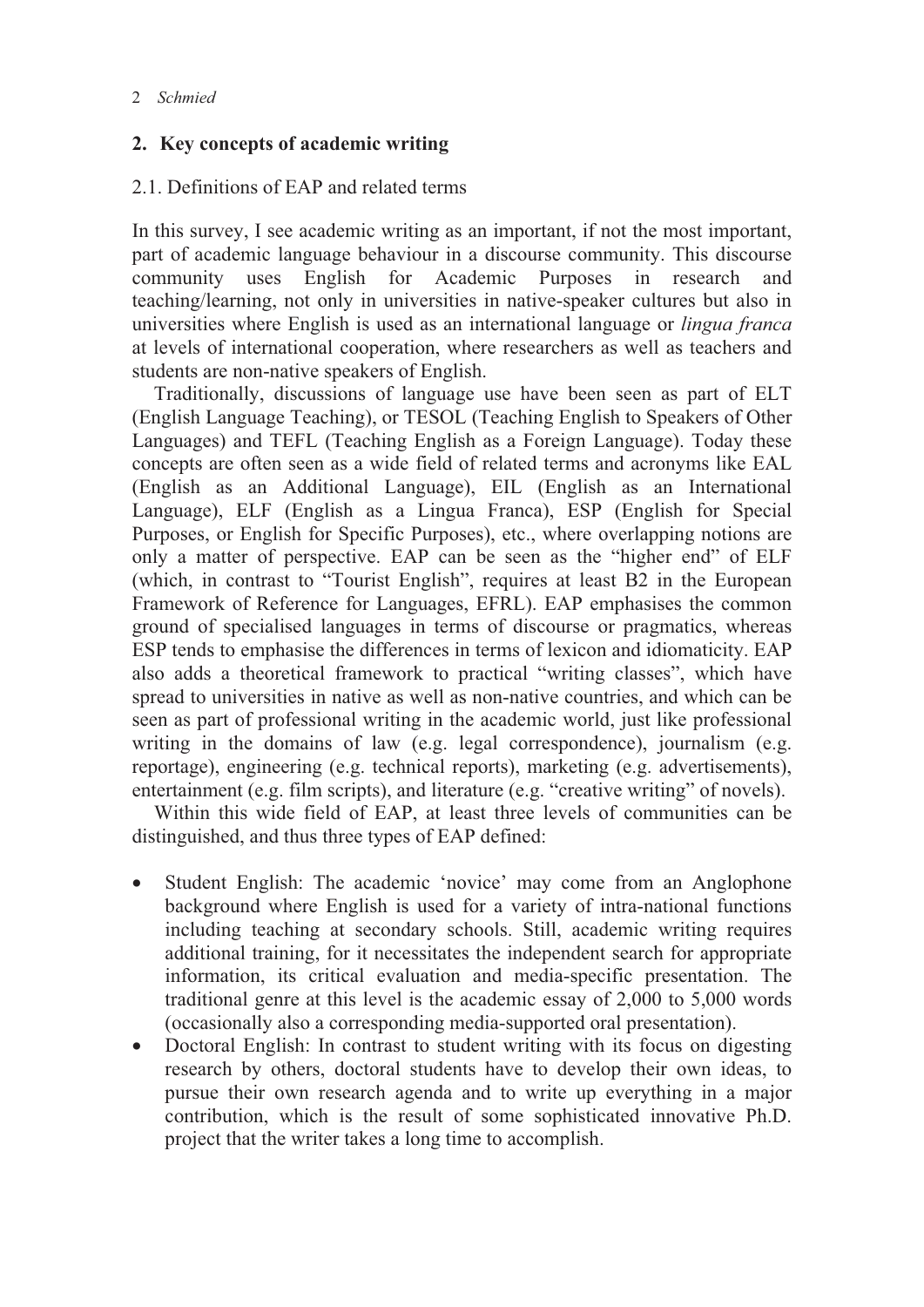$\bullet$  (International) Research English: Although the written exchange of research results has a long tradition (in Britain at least since the *Philosophical Transactions of the Royal Society* in the 17th century), the importance of international scholarly articles has increased enormously over the last decades, partly due to the increasing competition among universities and researchers and partly due to the new electronic media. This has led to the standardization of peer-review procedures and the corresponding discussion of subject- and genre-specific conventions.

In contrast to student English, the latter two categories, doctoral and research English, are more specialized in the sense that they (have to) follow more subject-specific conventions. This applies to individual research journals as well as whole research communities, e.g. in literary or social-science academic cultures (with their MLA and the ASA/APA conventions, respectively). Such conventions – together with the specialised terminology and argumentation procedures – have made (even sub-discipline-specific) "specialised" academic writing increasingly an in-group phenomenon. To balance this trend, a new EAP category has gained more and more importance: non-specialised writing for a general academic readership, which can be called "popular" academic writing or Popular Academic English. This has political implications, since societies demand increasingly to be informed about public investment in universities and other research institutions.

### 2.2. Academic writing in the discourse community

Since I emphasize that the key concepts of academic writing have to be made accessible to students, I will adopt a student perspective in this section. I will use entries in Wikipedia (just like many students do) as a starting point and scrutinize them from a perspective of knowledge transfer to see whether there are any major discrepancies between the popular academic representations of these concepts and my more specific academic conceptualisations. The Wikipedia entry for discourse community is quite specific and very suitable for our purposes – not surprisingly since it is based explicitly on Swales (1990):

A discourse community:

- 1. has a broadly agreed set of common public goals.
- 2. has mechanisms of intercommunication among its members.
- 3. uses its participatory mechanisms primarily to provide information and feedback.
- 4. utilizes and hence possesses one or more genres in the communicative furtherance of its aims.
- 5. in addition to owning genres, it has acquired some specific lexis.
- 6. has a threshold level of members with a suitable degree of relevant content and discoursal expertise.

http://en.wikipedia.org/wiki/Discourse\_community (27/03/11)